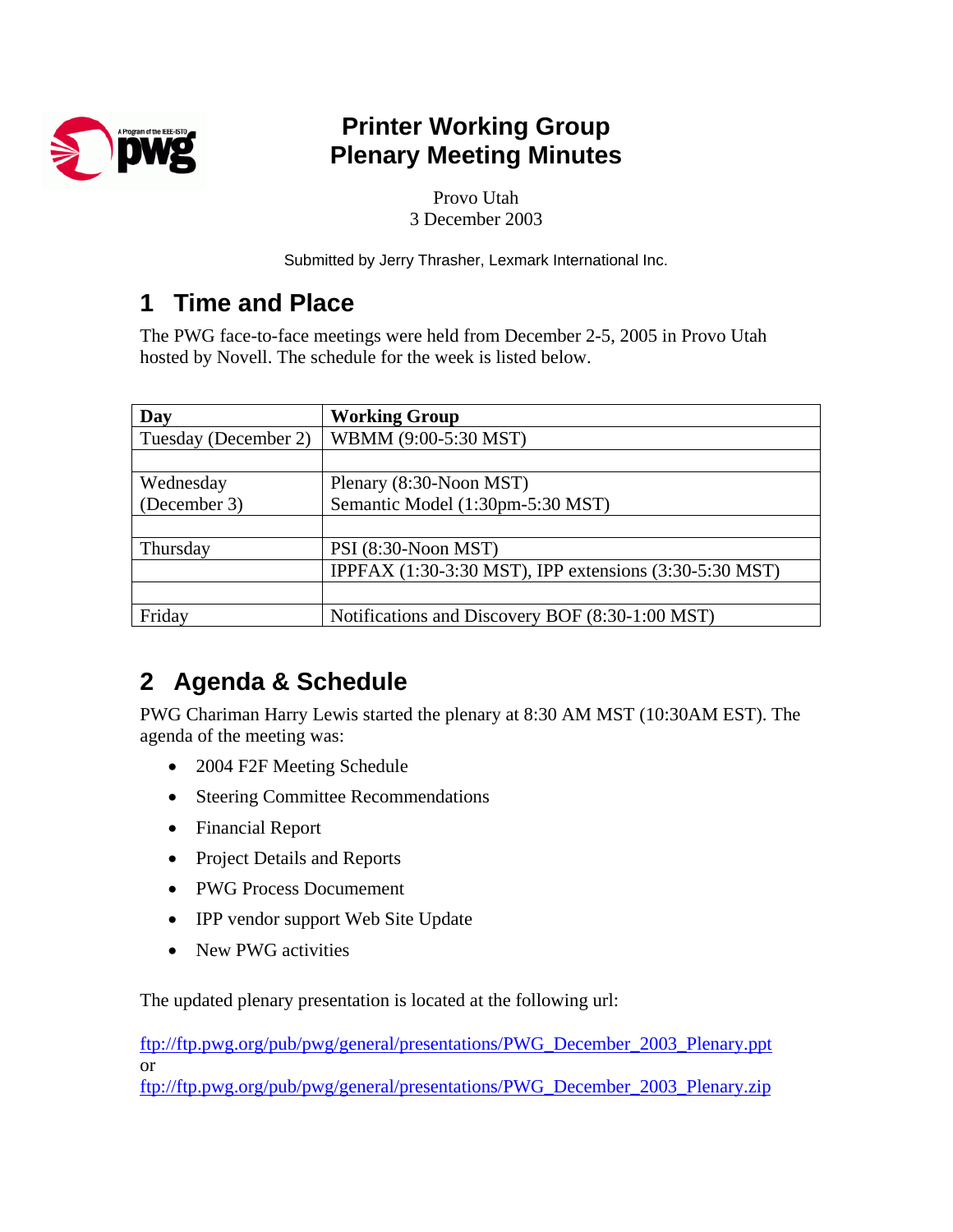

### **3 Meeting Attendees**

| <b>Attendee</b>     | <b>Company</b>    | <b>Email Address</b>        |
|---------------------|-------------------|-----------------------------|
| In Person           |                   |                             |
| <b>Farrell, Lee</b> | Canon             | Ifarrell@cis.canon.com      |
| Lewis, Harry        | <b>IBM</b>        | harryl@us.ibm.com           |
| Thrasher, Jerry     | Lexmark           | thrasher@lexmark.com        |
| Tronson, Ted        | <b>Novell</b>     | ttronson@novell.com         |
| <b>Wagner, Bill</b> | <b>NetSilicon</b> | wwagner@netsilicon.com      |
| Kentaro, Ide        | Epson             | lde.Kentaro@exc.epson.co.jp |
| Christensen, Jeff   | <b>Novell</b>     | irchristensen@novell.com    |
| Regnier, Alain      | <b>Ricoh</b>      | alain@ussj.ricoh.com        |
| Yang, Yirou         | Epson             | virou.yang@eitc.epson.com   |
|                     |                   |                             |
| <b>Via Telecon</b>  |                   |                             |
| McDonald, Ira       | <b>High North</b> | imcdonald@sharplabs.com     |
| Zehler, Peter       | <b>Xerox</b>      | pzehler@crt.xerox.com       |
|                     |                   |                             |

### **4 Future Meetings**

The following revised 2004 F2F meeting schedule was discussed and proposed.

The current Feb. meeting day planning was discussed.

Currently:

- WBMM (possibly 2 days?)
- Plenary (half day)
- Semantic Model (half day)

It was determined that:

- We should still try to align with Microsoft in Feb. if possible.
- We should try to align with UPNP Steering Committee meeting in March or July if possible.
- We still want to align with the DMTF management TC, possibly in Austin.
- We still want to align with FSG in April in DC.

| Week of                | Location                   |
|------------------------|----------------------------|
| Feb (18-20)            | <b>Redmond or Mt. View</b> |
| <b>April(7-9)</b>      | <b>Washington DC</b>       |
| May (26-28)            | <b>Vancouver or Japan</b>  |
| July (13-16) (w/ UPNP) | <b>NYC</b>                 |
| or $July(21-23)$       | <b>Montreal or Boston</b>  |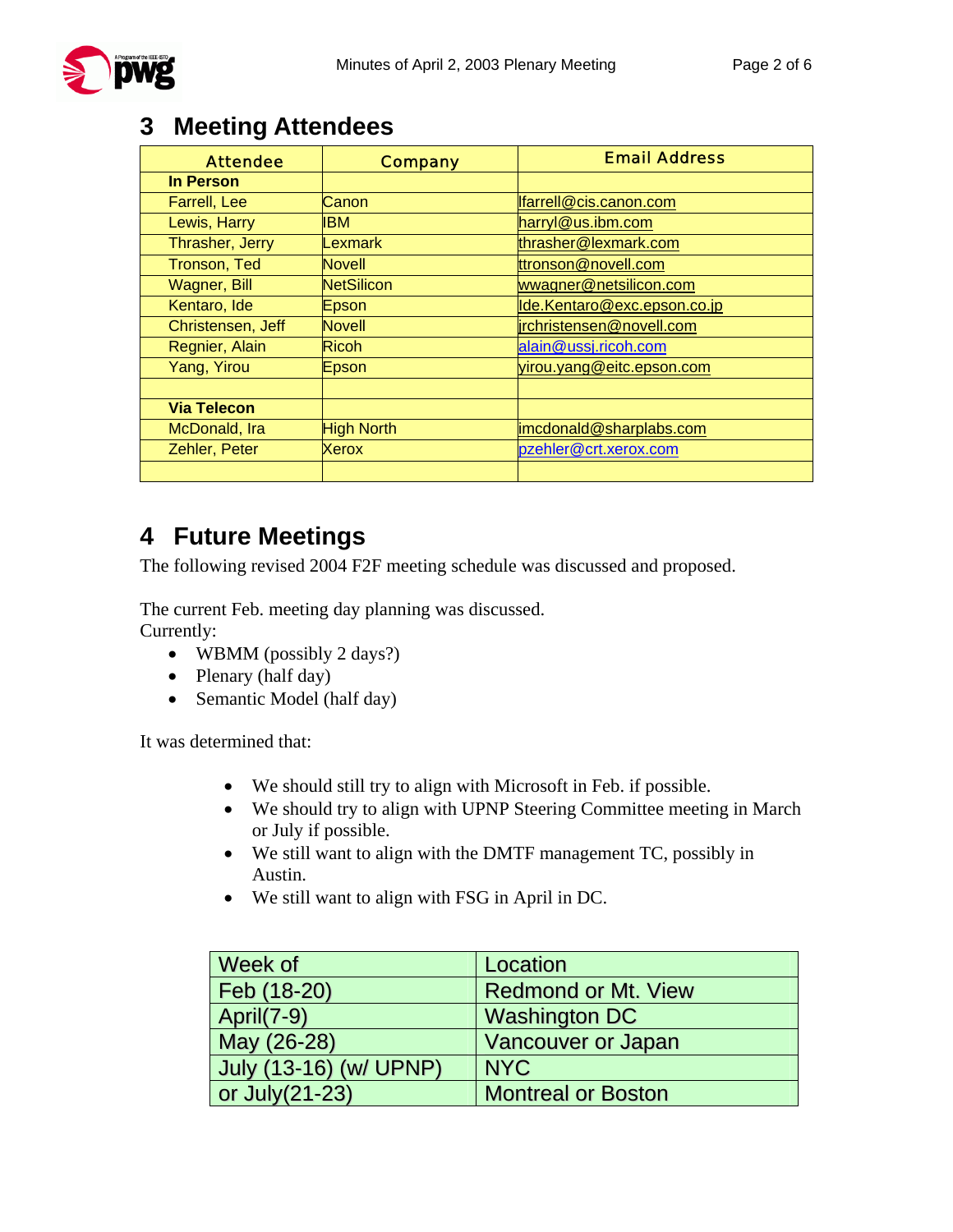| September (22-24) | <b>Madison WI</b>               |
|-------------------|---------------------------------|
| November (17-19)  | <b>South Carolina or Austin</b> |

### **5 Steering Committee Recommendations**

#### *5.1 Add PWG treasury report to Plenary*

(see section 6)

### *5.2 Consider adding PWG officer (Marketing)*

The group discussed adding a PWG Marketing officer to try and evangelize PWG efforts and standards to implementers/vendors. It was decided to try and work up a job scope and description for a PWG Marketing Officer. One probable item in the description is to develop a twice-yearly executive symposium to educate and evangelize PWG efforts to mid/upper-level management within the vendor companies.

**Action Item:** Chair/Steering Committee will develop and post a job description for a PWG marketing function.

### *5.3 Issue call for interest for new projects (Discovery, Notifications, IPP, Fonts)*

So far, no clear new projects with enough interest to kick off any new working groups have been defined.

### *5.4 Coordination with other groups/companies in 2004.*

The group talked about the groups that it might want to pursue closer coordination with. These groups/companies include: Microsoft, FSG, W3C, OASIS, and DMTF.

Other possibilities include looking at aligning with both consumer printing oriented groups and possibly with even higher end printing oriented groups….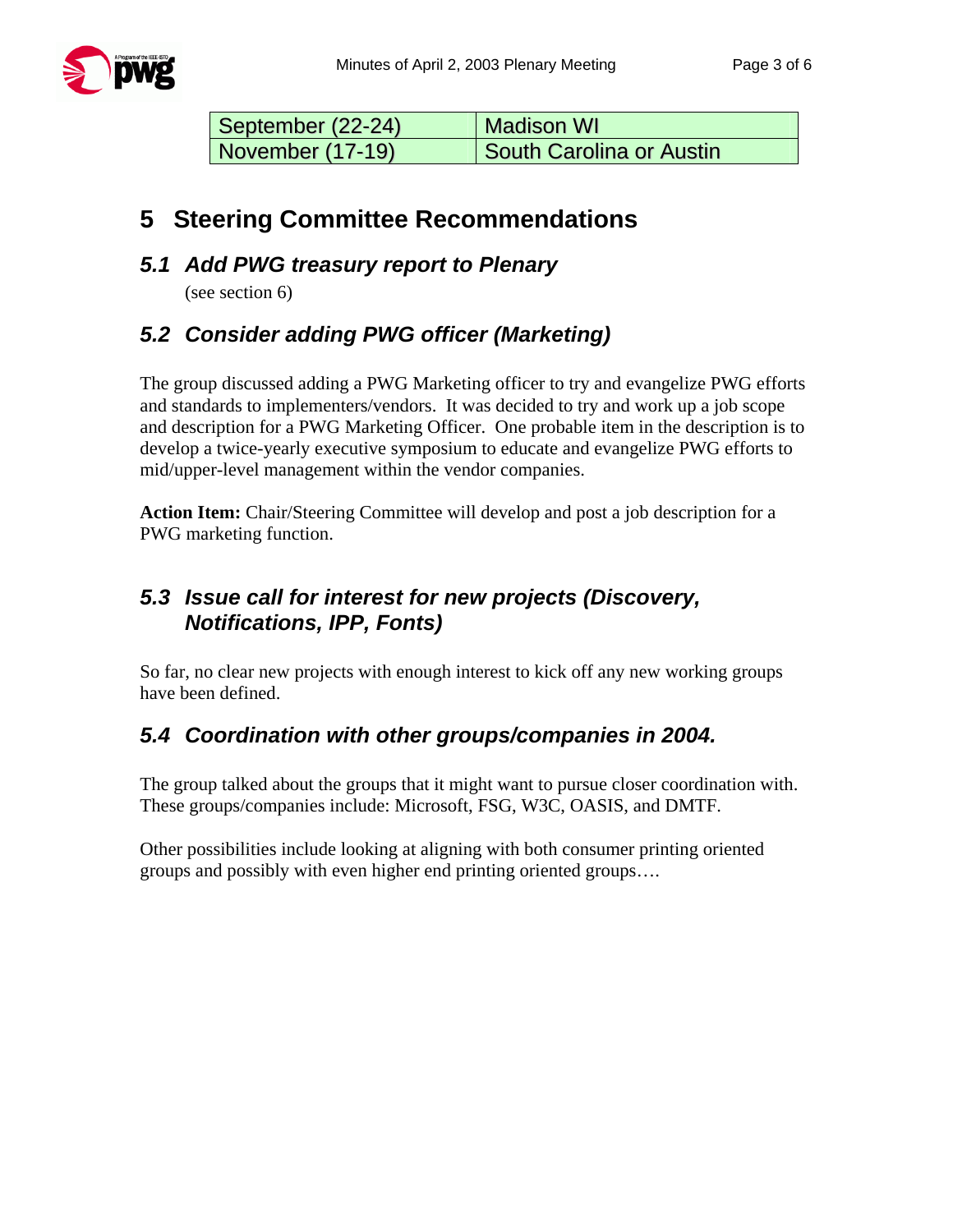

## **6 PWG Financial Report**

Harry Lewis presented the PWG financial report prepared by the ISTO. Copies of these slides may be requested from the PWG chair directly.

One item of note on the report is that the membership list (both charter and other) are out of date from the fact that some of the companies no longer exist or have changed names. And that some member companies are in arrears with respect to PWG dues.

**It was decided by the group in attendance that the membership list and web site should be updated and the categories of charter and other members should be removed.** 

**Also, it was decided that for members in arrears, after two notices and 6 months without payment; the members name will be removed from the membership list and the PWG web site.** 

After reviewing the report it was noted that there needs to be a simpler presentation format to present to the membership as well as the detailed reports currently provided by the ISTO.

# **7 PWG Officers**

After a call for nominees that resulted in one nominee per position:

The following are the PWG officers with terms ending in September 2005.

- PWG Chair Harry Lewis
- Vice-Chair Lee Farrell
- Secretary Jerry Thrasher

Thanks to Bill Wagner the departing secretary for his service to the group.

## **8 PWG Process**

The current process was briefly discussed, however the document was not formally reviewed at this meeting.

It was decided that there needs to be a file, located on the PWG web/ftp site that includes the formal PWG standard numbering assignments to use as a guide for what projects have what numbers.

**Action Item:** PWG secretary will develop a file/spreadsheet to accomplish this guide.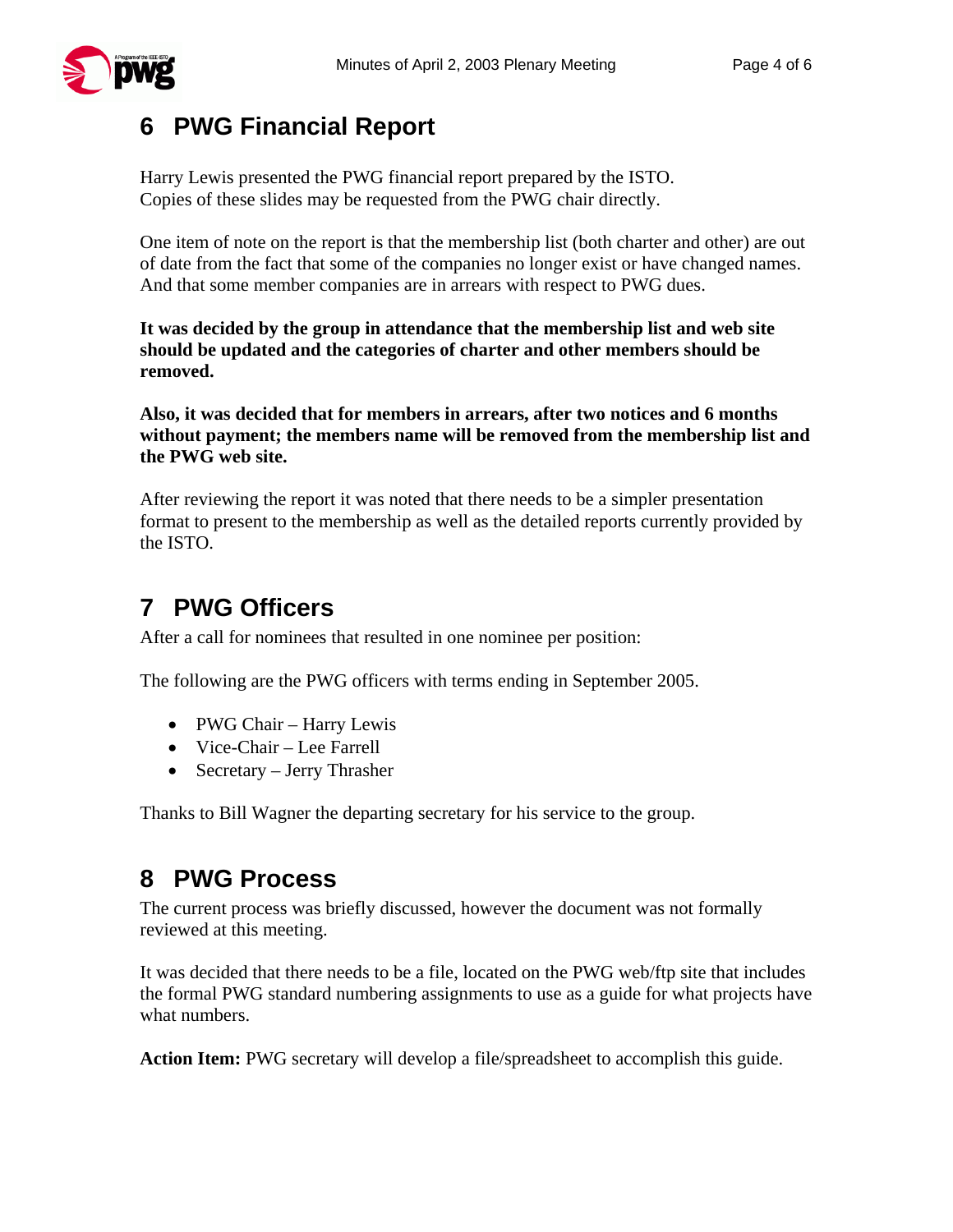

[afternoon SM issue 3:45PM] An item came up in the Semantic Model review about the need to provide for addendum and/or errata to "CS" or "STD" in something more formally approvable than a whitepaper or technical brief. This issue needs to be discussed in the context of the process document update.

# **9 Reports from Constituent Working Groups**

#### *9.1 Web Base Monitoring and Management – WBMM*

The WBMM group now has as draft specification for the operations and actions for WBMM (see web Site). There is still ongoing work for the schema including printer views, Alert, Report, and Resources.

There also needs to be work complete on the Requirements Document.

### *9.2 Character Repertoire-CR*

The Character Repertoire specification and best practices documents have successfully completed last call. They have been sent for formal vote. There is no interoperability event currently planned. These documents are located at the following urls:

<ftp://ftp.pwg.org/pub/pwg/cr/wd/wd-crrs10-20031126.pdf>

<ftp://ftp.pwg.org/pub/pwg/cr/wd/wd-crbp10-20030915.pdf>

The formal vote will close on 12/19/2003

### *9.3 IPP FAX – IFX*

The IPPFax requirements document is complete and currently in last call the document is located at the following url:

<ftp://ftp.pwg.org/pub/pwg/QUALDOCS/requirements/wd-ifxreq10-latest.pdf>

Last call ends January 6, 2004.

The PDF/is Specification is currently in last call. The document is located at the following url:

<ftp://ftp.pwg.org/pub/pwg/QUALDOCS/wd-pdfis10-20030805.pdf>

Last call ends January 6. 2004.

The IPPFax protocol specification is currently being finalized and will likely be sent for last call in 2004.